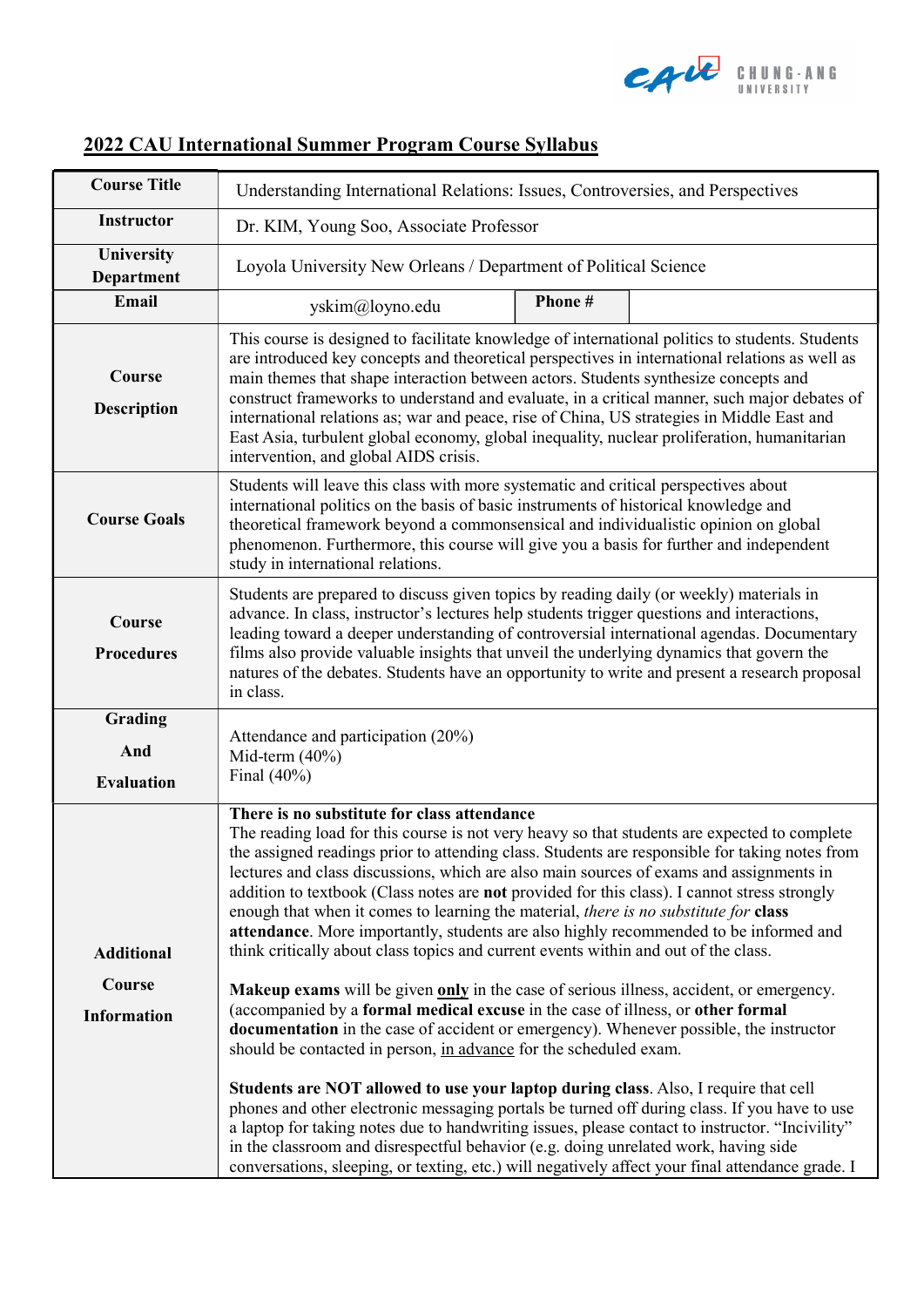

| expect that students often will disagree with each other. I will encourage an atmosphere in<br>which we are free to challenge and criticize each other's arguments, but I expect all of us to<br>be respectful and civil in our disagreements                                                                                                                                                                                                                                                                                                                                                                                     |
|-----------------------------------------------------------------------------------------------------------------------------------------------------------------------------------------------------------------------------------------------------------------------------------------------------------------------------------------------------------------------------------------------------------------------------------------------------------------------------------------------------------------------------------------------------------------------------------------------------------------------------------|
| <b>Plagiarism and Academic Dishonesty</b>                                                                                                                                                                                                                                                                                                                                                                                                                                                                                                                                                                                         |
| The University's policy is that the commitment of the acts of cheating, lying, and deceit in<br>any of their diverse forms (such as the use of ghost-written papers, the use of substitutes for<br>taking examinations, the use of illegal cribs, plagiarism, and copying during examinations) is<br>dishonest and must not be tolerated. Moreover, knowingly to aid and abet, directly or<br>indirectly, other parties in committing dishonest acts is in itself dishonest. Students who<br>partake in such behaviors will fail this course and be referred to the university<br>administration for further disciplinary action. |
| <b>Email</b> ( $y\text{skim}(\hat{a})\text{loyno.edu}$ ) is the best way to reach the instructor.                                                                                                                                                                                                                                                                                                                                                                                                                                                                                                                                 |

## Text and required supplies

Steven Lamy, John S. Masker, John Baylis, Steve Smith and Patricia Owens, Introduction to Global Politics, Brief Edition, Second Edition (2013), published by Oxford University Press. ISBN 9780199991211

\*Additional readings and documentary films will be provided.

## Instructor's Profile

Dr. Young Soo Kim is Associate Professor in the Department of Political Science at Loyola University New Orleans. He holds a Ph.D. degree in Political Science from Purdue University at West Lafayette. His research interests surround international relations theories, mechanism of foreign aid policy choice, politics of global HIV/AIDS and International Relations of East Asia. His work has appeared in several peer-reviewed journals such as Comparative European Politics, Asian Perspective, International Politics, International Area Studies Review, Japanese Journal of Political Science, and Journal of International and Area Studies.